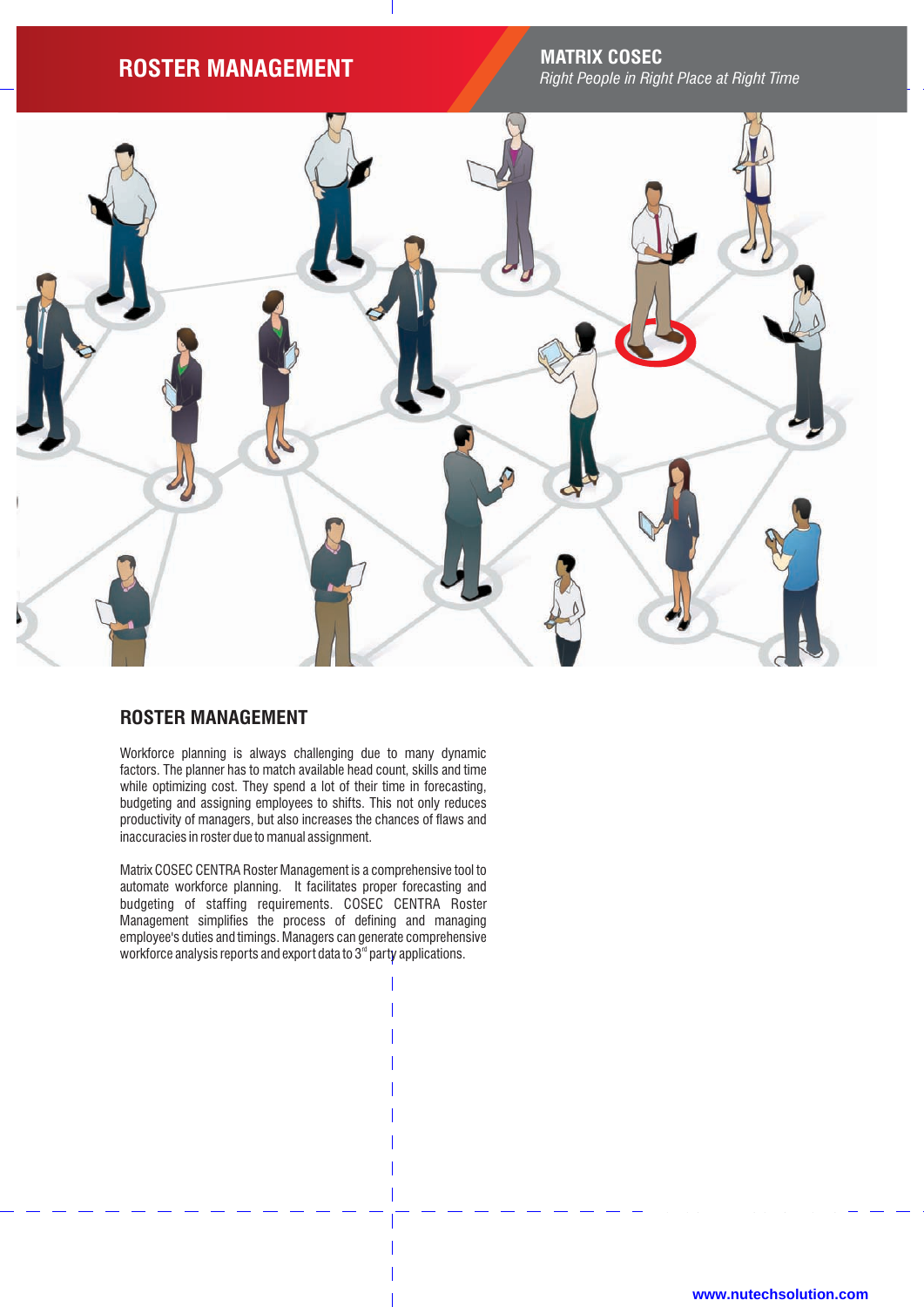

# **Employee Profile Creation**

Proper employee information with all required details at one central place can eliminate multiple spreadsheets and related confusions and chaos. Using COSEC Roster Management, a manager can create complete user profile with personal details, roster policies, employment contract, employment type, base pay rate, work profile and other job related details. The manager can pull out this detail and get a report anytime just by few clicks.

## **Employment Type and Contract**

An authorized person can create employment type for each employee from "full time" or "part time" options and also create additional employment types depending on requirement. A contract master is created with start time and end time for each day in a week.

#### **Defining Attendance Policy**

To achieve accurate attendance data, COSEC Roster allows defining attendance policies such as maximum number of punches allowed, late-in/late-out, early-in/early-out, break late-in/late-out and minimum time after which over time starts.

### **Region based Labor Rules**

COSEC Roster Management offers options for customizing labor rules based on an organization's region. Some rules such as minimum and maximum hours per day/week, maximum shifts per day, consecutive hours per shift or shift duration, maximum work days in a week, etc. can be configured.

### **Special Days**

Special Days are different from normal days and need separate forecasting. Many times wages and number of employees are also different on such days such as Christmas holidays.

#### **Shift Pattern and Shift Matrix**

Shift Pattern needs to be configured when an employee has to work on multiple profiles in a given day while Shift Matrix is useful when the schedule of an employee remains the same over a period of time. Shift Matrix is an accumulation of shifts and shift patterns over a range of period. This feature saves manager's time by eliminating repeated assignment of shifts.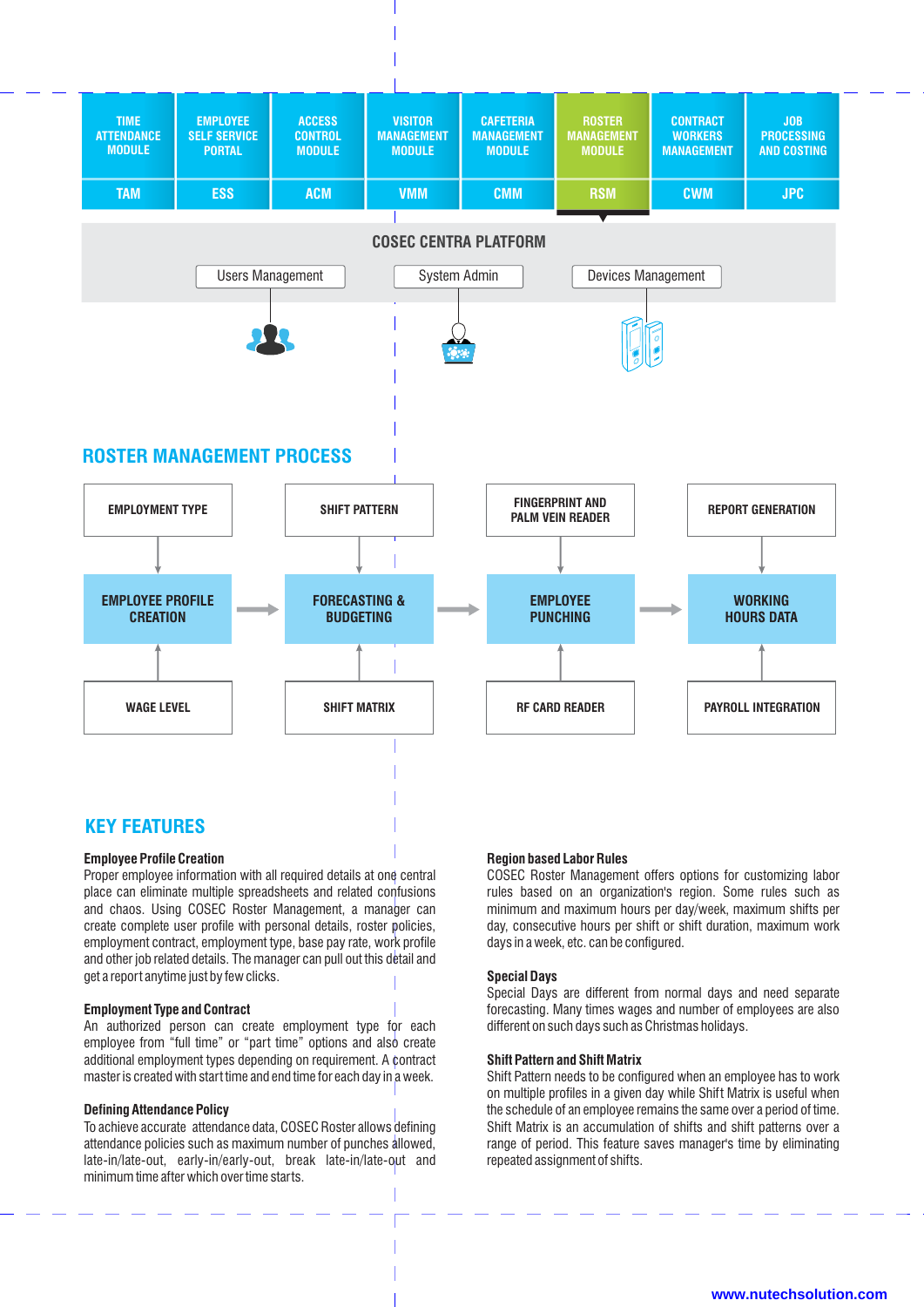# **COSEC ROSTER MANAGEMENT BENEFITS**

| <b>FUNCTION</b>                                     | <b>BENEFITS</b>                                             |
|-----------------------------------------------------|-------------------------------------------------------------|
| <b>Auto Roster Creation</b>                         | Proper Visibility of Workload, Availability and Options     |
| <b>Shift Pattern and Shift Matrix</b>               | Saves Manager's Time from Routine Work                      |
| <b>ESS Access to Users</b>                          | Reduction in Absenteeism and Increase Employee Satisfaction |
| Automated Attendance Capturing                      | Increase in Productivity, Discipline and Morale             |
| Integration with 3 <sup>rd</sup> Party Applications | Seamless Organization for better Speed and Control          |
| Reports                                             | Easy Interpretation and Decision Making                     |
| Mails and SMS Notification                          | Better Work Planning                                        |

## **Multi-week Forecasting and Budgeting**

Matrix Roster Management helps managers in forecasting employee requirements and the cost associated with them. Employee forecasting is done using three parameters:

1. Designation of Employee

- 2. Category of Employee based on Skills
- 3. Number of Employees

A day-wise budget is also calculated based on the shifts, number of employees and their respective wage levels.

#### **Roster Creation- Auto and Manual**

COSEC CENTRA RSM offers options to create a roster - auto roster and manual roster. Auto roster generates a roster based on the schedule and forecast configured for the selected department. It fetches a list of employees automatically based on designation, skill and availability. In a manual roster process, blank roster is created with shift, date and day. The manager has to fetch and fill employee data manually.

#### **Department-wise Roster**

Each department may have different shifts, work time, special days, etc. based on work profiles. Department-wise roster helps managers in assigning designations, closure days, special days, forecast and schedule for their departments separately.

## **Attendance Correction and Authorization**

Attendance Correction allows the user to make modifications in their punch timings using ESS portal. This can be done only if punch history of the user is found for that particular day or a shift has been assigned. Attendance Correction and Authorization is possible for an individual or an entire department.

## **ESS Access**

Using COSEC CENTRA ESS portal, the employees can perform multiple Roster Management functions. An employee can apply for his unavailability in advance so that proxies can be decided and nonmanned duties can be assigned. Moreover, an employee can accept or reject a shift which has been assigned to him. A manager can check availability of all his team members and plan accordingly.

#### **Notifications**

COSEC Roster Management sends notifications to employees on various events to avoid communication gaps. Notification on any update or change in the roster helps to plan other activities in advance. It also sends a message to remind employees of their shifts to ensure complete workforce is available as planned.

#### **Payroll Integration**

Matrix COSEC Roster Management allows creating a customized template with employee working hours and other details to integrate it with  $3<sup>rd</sup>$  party payroll software. HR can save a lot of time and prevent errors by eliminating all manual data entry in the payroll software.

#### **FIXED AND FLEXIBLE SHIFTS**

An authorized person can configure fixed or flexible shift types in COSEC CENTRA RSM. In case of fixed shift, shift start time, end time, break time and work duration are fixed. For a flexible shift, the overall time period between which the shift should start and end, break duration, number of hours after which an employee can take a break and the minimum work hours between two breaks can be defined.